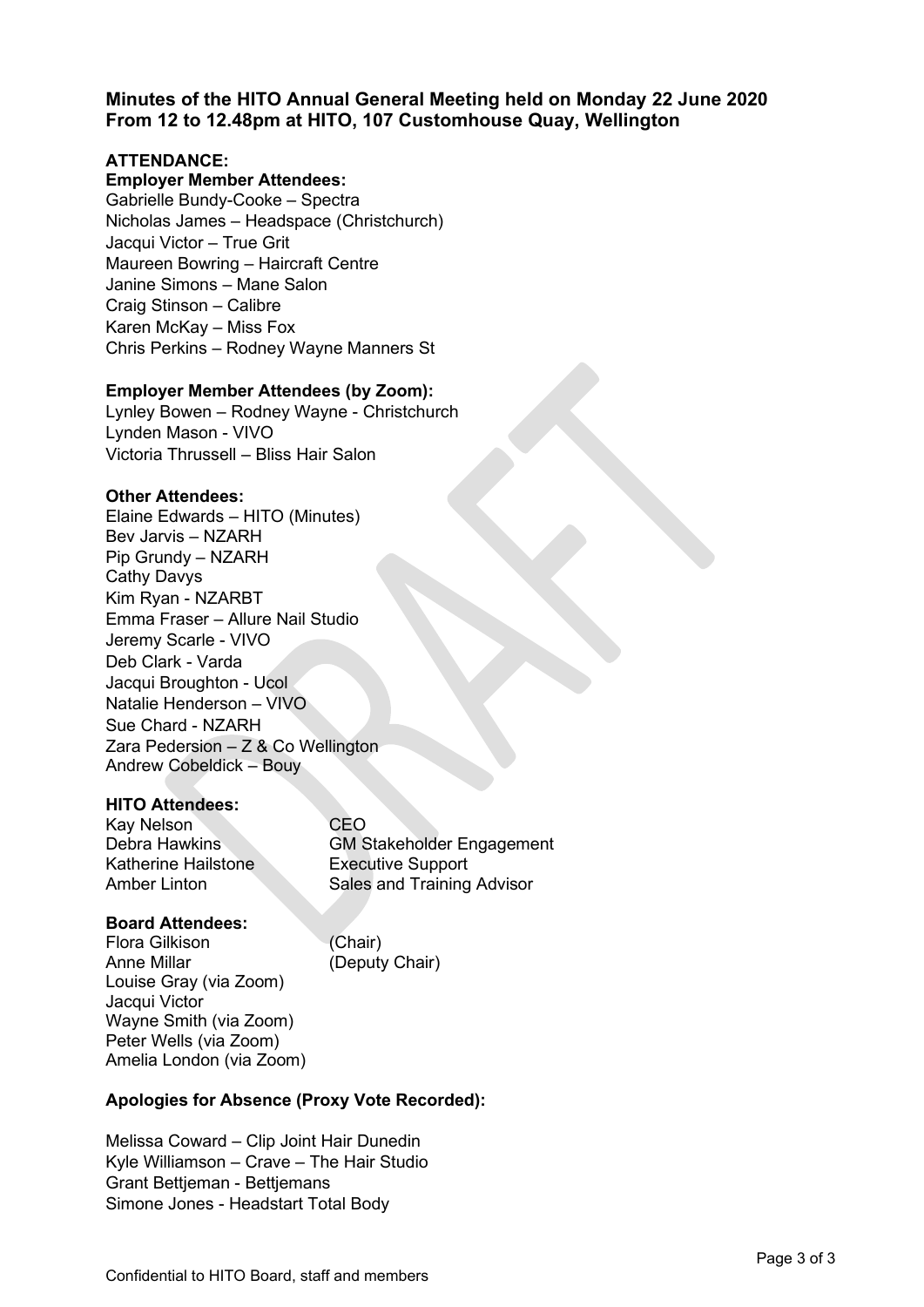Marilyn Whelan – Marilyns Natasha Bird – Mphosis Hair Studio Tracy Thomson – The Hairforce Leslie Treadaway – Abstraxt Hair Design Sandra Pringle – Cross Cut Hair Design Penelope Phillips – Foxxy & Co Sarah Deadman – Fushia Hair Design Jacqui Troy - Glenfield Hair Design Michelle Budge – Hair Raising Ltd Leanne Pomare – Halo Hair Design Elaine Mackintosh – Heads up on Bank Melanie Hofstede – House of Hair and Beauty Joy Jenkinson – J Hair Design Denise Rogers – New Dimensions Hair Studio Shoreh Barkhordari – Rodney Wayne Hairdressing – Glenfield Mall Jodine Andrell – Simply Colours & Cuts Emma Richards – Studio 412 Hair Design Tayla Carpenter – Tayla'd Styling Tanya Nochevan – Toogees Hair Design Jill Cole – Clipjoint and Co Hair Design Merrilyn Kane – Scissortrix Lisa Stelle-Willets – Vogue Hair and Barbers Kaye Briden - Yazu Hair Lounge Heather Guptill – Buff Beauty Hair and Nails Jessica Brell – Elixir Hair and Beauty Leeanne Elliot – House of Elliot Ann-Marie Young – Jingles Hair Design Wayne Richardson – Ktizo Hair and Skin Kellie Barnes – Pure Bliss Salon and Spa Patricia Ross – Ross and Co Hair Design Hilda Dufty – Salon St Bruno Kay Urlich – Tangles Hair

### **Apologies for Absence:**

Philip Millar Maree Falconer

## 1.0 **WELCOME, HOUSEKEEPING CONFIRMATION OF ATTENDEES AND APOLOGIES**

The Chair formally opened the meeting and gave a warm welcome to guests, delegates and HITO staff. The Chair noted this was the first time HITO had delivered a mixed (in person / Zoom) AGM. The CEO outlined housekeeping and health and safety arrangements for the building. A round table introduction took place and the agenda was adopted without change.

*It was resolved that the apologies for absence as noted above, be received. Moved: From the Chair* Carried Unanimously

### 2.0 **CALL FOR GENERAL ITEMS OF GENERAL BUSINESS**

There were no items of general business.

### 3.0 **MINUTES OF PREVIOUS AGM HELD ON 24 JUNE 2019**

*It was resolved that the minutes of the 24 June 2019 AGM be confirmed as a true and accurate record of the meeting.*

*Moved: Craig Stinson Seconded: Niq James Carried Unanimously*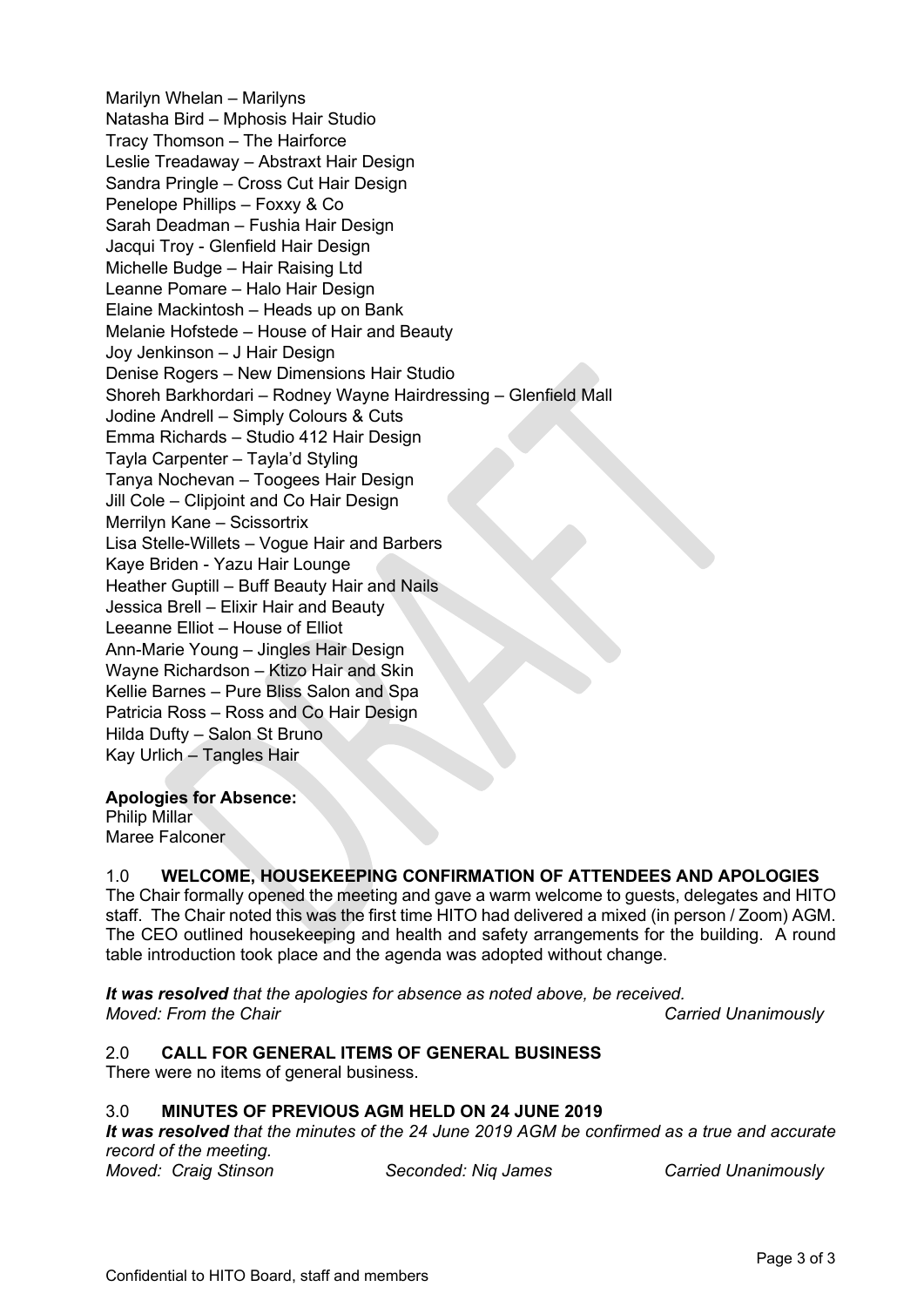## 4.0 **MATTERS ARISING FROM MINUTES OF PREVIOUS AGM**

None

## 5.0 **HITO ANNUAL REPORT**

The HITO Annual Report was received and noted.

*It was resolved that the HITO Annual Report for 2019 be received and accepted. Moved: Craig Stinson Seconded: Niq James Carried Unanimously*

## 6.0 **BOARD CHAIR'S REPORT**

The Chair read her 2019 Report (which was included in the 2019 Annual Report as circulated with the AGM agenda/papers and also available on the HITO website). The Chair acknowledged and thanked Amelia London (Employee Representative) and Anne Millar (Deputy Chair) whose terms on the Board had ended.

# *It was resolved that the Chair's Report be received and noted.*

*Moved: Pip Grundy Seconded: Maureen Bowring Carried Unanimously*

## 7.0 **CEO'S UPDATE**

The CEO's Report was received and noted (as also included in the 2019 Annual Report). The CEO thanked the Board and members for their support. The CEO noted a presentation which included detail of the proposed RoVE transition would be circulated to all members after the meeting. With regard to RoVE the CEO thanked the members for their support throughout the process.

The CEO outlined that a proposal would be put to the Government whereby arranging of training would remain with HITO until 2022, following which from 2022 -2025 HITO would be contracted as a stand-alone organisation to continue to arrange training, nationwide support for employers, developing programmes, training support resources and training plans; arranging off job theory training; supporting employers and learners with training plans and their implementation and working with the WDC and Regional Skills Leadership Groups to give advice to the Workforce Development Council (WDC).

The CEO noted the last few months had been stressful for everyone and noted the Government budget announcement meant that all apprenticeship fees would be free from 1 July 2020 until April 2022 and there was also a support package for employers to keep training their apprentices (focussed on a wage subsidy).

*It was resolved that CEO's written (and verbal update) be received and noted.*<br>Moved: Nig James *Seconded: Maureen Bowring Carried Unar* **Seconded: Maureen Bowring Carried Unanimously** 

*Q&A: A member queried if data was available with regard to the gender and ethnicity split by each of the industry sectors?* The CEO confirmed this report would be generated and shared with the members.

*A member queried if the WDC might be able to pick up the connection with the International IPSN Qualification?* The Chair confirmed this would be explored with the WDC.

# 8.0 **FINANCIAL STATEMENT AND AUDITED ACCOUNTS**

The Financial Statements and audited accounts for the year ending 31 December 2019 were received and noted.

*Q&A: A member queried the status of HITO's reserves, the three year trend and what would happen to the existing funds following introduction of the WDC?*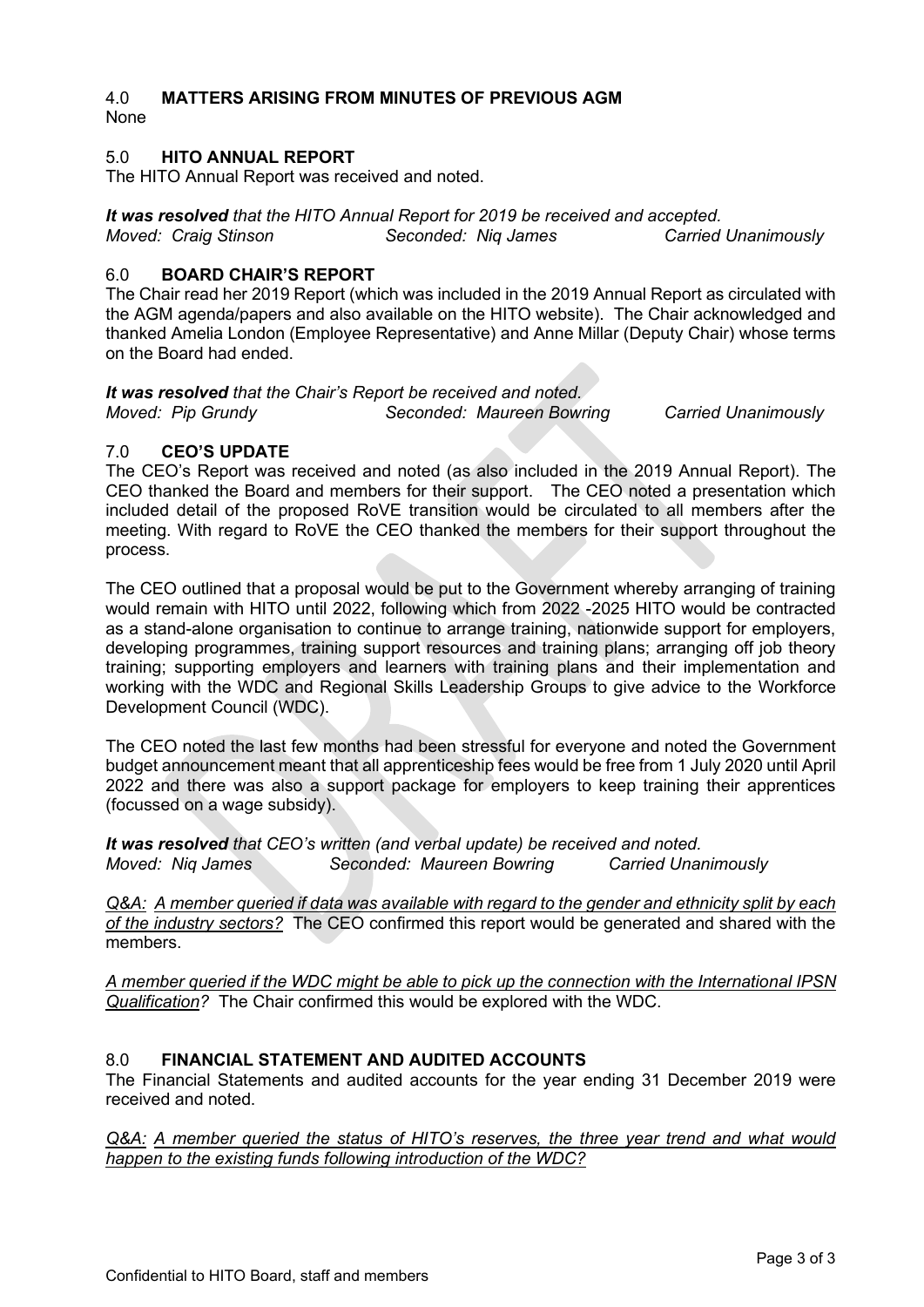The Chair confirmed circa \$1m had been spent over the past three years (IT upgrades etc). In 2018 there was a \$1.6m deficit, in 2019 a \$669k deficit and the 2020 year end projection was to break even. The Chair confirmed when all the work (standard setting, qualification development, moderation and assessment, arranging training) transferred to the polytechnics and PTEs, HITO would still be an incorporated society and at that time a decision would be made by the Board with regard to the funding. The Chair noted the constitution states the money is to go to another similar organisation (Charitable Trust) as agreed by the Board. This decision would not need to be taken for circa two years.

The CEO noted from 2000- 2015 TEC funded HITO based on its projected delivery of training and there was no claw back, however from 2016 if the targets were not reached, TEC clawed the money back.

*Apprentice Fees in Advance were queried and if they would need to be returned to the apprentices? The Chair noted this would cancel itself in the accounts in the year end wash up. Details with regard to how this would be managed were yet to be provided by Government.* 

*It was resolved that financial accounts and audited statements for the year ending 31 December 2019 be received and accepted.*

*Moved: Craig Stinson Seconded: Lynley Bowen Carried Unanimously*

# 9.0 **CONFIRMATION AND APPOINTMENT OF THE NEXT AUDITOR**

The Board recommended that BDO be reappointed as auditors on the basis of the good existing working relationship with the auditors.

*It was resolved that BDO be reappointed as auditor for the 2020 financial year. Moved: Flora Gilkison Seconded: Craig Stinson Carried unanimously.*

## 10.0 **REMITS – CONSTITUTION CHANGES**

The Chair spoke to the Board remit with regard to proposed constitution changes. It was noted as a result of changes in legislation there was the need to revise the Constitution. The potential to change the objects would mean that HITO would potentially be able to broaden its work and continue in operation.

*It was confirmed that there had been 51 votes in favour of accepting the proposed changes to the Constitution.*

*It was therefore resolved that the proposed revisions to the Constitution would be implemented. Moved from the Chair Carried by a majority*

## 11.0 **BOARD VACANCIES – VOTING BY AGM**

The Chair outlined that there were two Board vacancies and also the employee representative to be elected at the AGM on the basis of Anne Millar, Jacqui Victor and Amelia London's terms ending. The Chair thanked the candidates for standing for election. The candidates were:

- Jacqui Victor
- Craig Stinson
- Maree Falconer
- Jeremy Scarle
- Victoria Thrussell
- Andrew Cobeldick (employee representative)

The independent scrutineers counted the voting forms and:

*It was resolved that Jacqui Victor would be reappointed to the Board for a further term. It was resolved that Craig Stinson would be appointed to the Board. It was resolved that Andrew Cobeldick would be appointed to the Employee Representative position on the Board.*